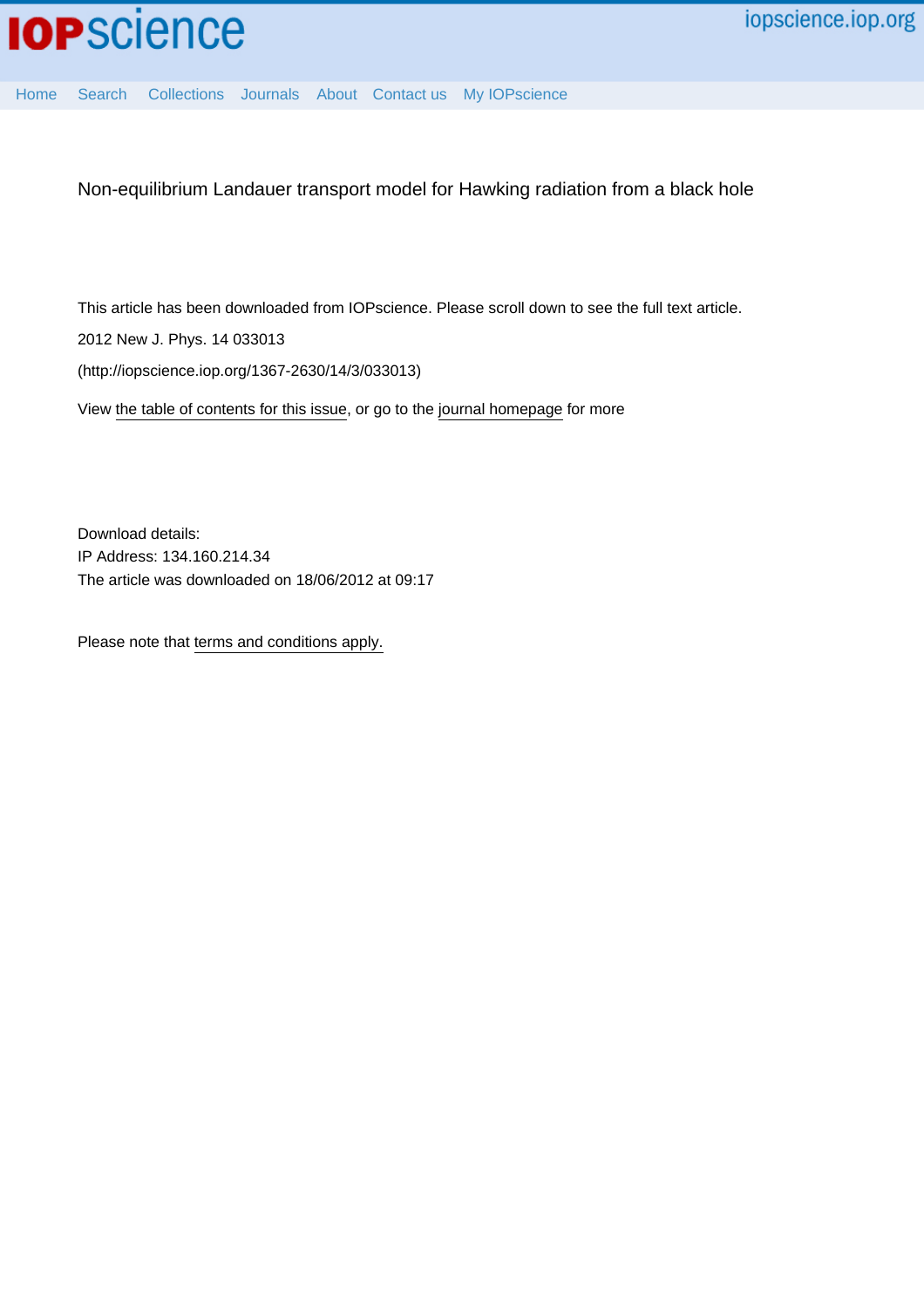# New Journal of Physics

The open-access journal for physics

# **Non-equilibrium Landauer transport model for Hawking radiation from a black hole**

**P D Nation**1,2,<sup>4</sup> **, M P Blencowe**<sup>3</sup> **and Franco Nori**1,<sup>2</sup>

<sup>1</sup> Advanced Science Institute, RIKEN, Wako-shi, Saitama 351-0198, Japan <sup>2</sup> Department of Physics, University of Michigan, Ann Arbor, MI 48109-1040, USA

<sup>3</sup> Department of Physics and Astronomy, Dartmouth College, Hanover, NH 03755-3528, USA E-mail: [pnation@riken.jp](mailto:pnation@riken.jp)

*New Journal of Physics* **14** (2012) 033013 (14pp) Received 4 November 2011 Published 12 March 2012 Online at <http://www.njp.org/> doi:10.1088/1367-2630/14/3/033013

Abstract. We propose that the Hawking radiation energy and entropy flow rates from a black hole can be viewed as a one-dimensional (1D), *nonequilibrium* Landauer transport process. Support for this viewpoint comes from previous calculations invoking conformal symmetry in the near-horizon region, which give radiation rates that are identical to those of a single 1D quantum channel connected to a thermal reservoir at the Hawking temperature. The Landauer approach shows in a direct way the particle statistics independence of the energy and entropy fluxes of a black hole radiating into vacuum, as well as one near thermal equilibrium with its environment. As an application of the Landauer approach, we show that Hawking radiation gives a net entropy production that is 50% larger than that obtained assuming standard 3D emission into vacuum.

<sup>4</sup> Author to whom any correspondence should be addressed.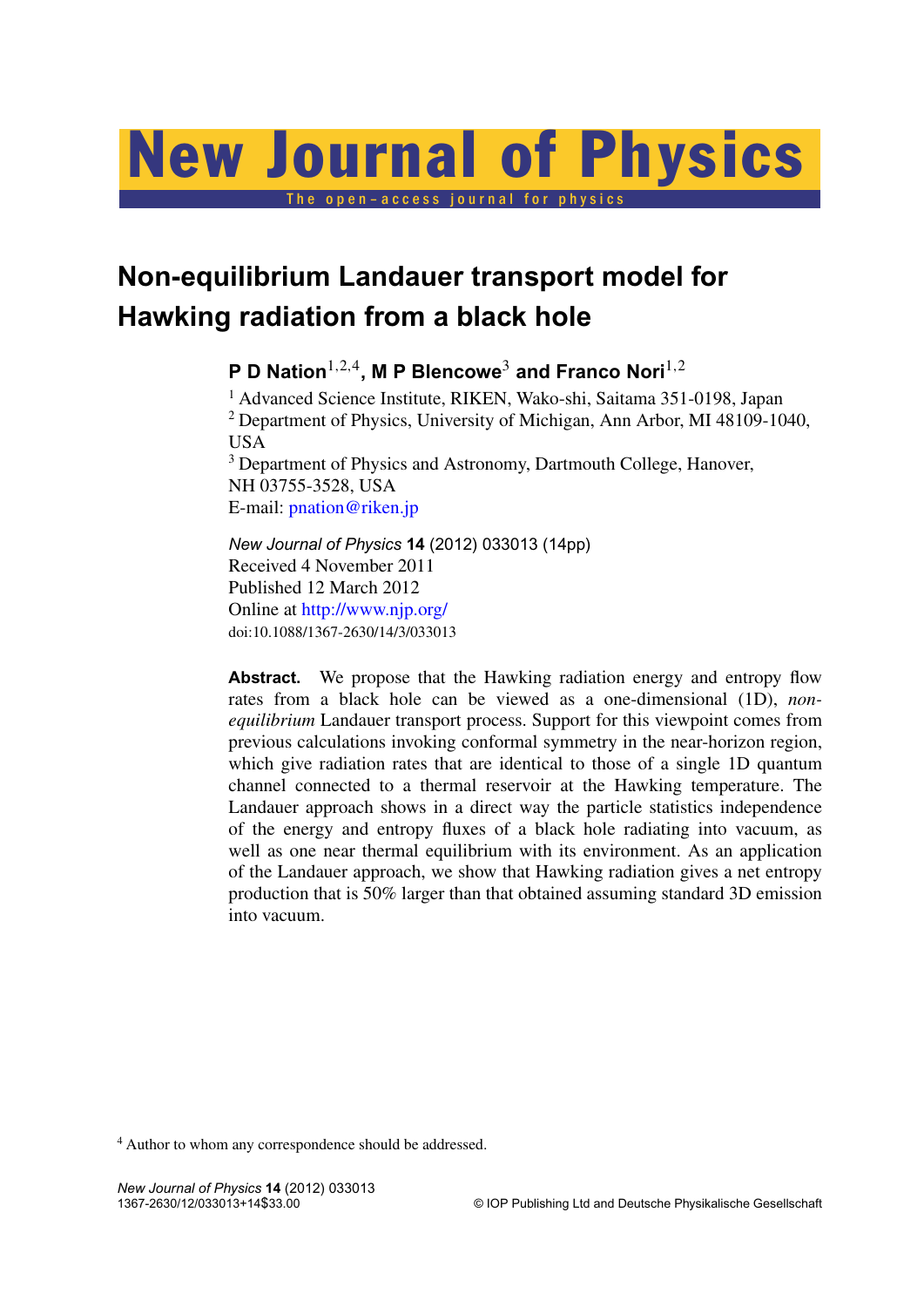# **Contents**

|                        | 1. Introduction                                         | $\mathbf{2}$            |
|------------------------|---------------------------------------------------------|-------------------------|
|                        | 2. Near-horizon conformal symmetry and the Hawking flux | $\overline{\mathbf{4}}$ |
|                        | 3. One-dimensional quantum channels                     | 5                       |
|                        | 4. Hawking radiation from a black hole in vacuum        | 6                       |
|                        | 5. Net entropy production in $(1 + 1)$ -dimensions      | 9                       |
|                        | <b>6.</b> Conclusion                                    | 11                      |
| <b>Acknowledgments</b> |                                                         | 12                      |
| <b>References</b>      |                                                         | 12                      |

### **1. Introduction**

One of the main achievements of quantum field theory in curved spacetime is the verification of the equilibrium thermodynamic description of black hole mechanics [\[1\]](#page-12-0). In using this formalism [\[2,](#page-12-0) [3\]](#page-12-0), Hawking was able to provide a physical interpretation of the black hole temperature through the discovery of particle pair production at the horizon, while also solidifying the connection between black hole entropy and horizon surface area predicted a few years earlier [\[4\]](#page-12-0). Subsequently, there has been a large body of work devoted to understanding this thermodynamic description of black holes and its deeper implications [\[5–7\]](#page-12-0). Yet at the same time, the *non-equilibrium* thermodynamic properties of black holes, namely the steadystate flow, or transport, of energy and entropy via Hawking radiation, has received markedly less attention [\[8,](#page-12-0) [9\]](#page-12-0).

When viewed by an observer at spatial infinity, the metric of a non-rotating, uncharged black hole is given by the  $(1+3)$ -dimensional Schwarzschild metric. Therefore, in the thermodynamic description of black holes, it is natural to assume that the emission of Hawking radiation corresponds to that of a three-dimensional (3D) thermal body obeying the Stefan–Boltzmann law. However, recently there has been an increasing body of evidence suggesting that black hole emission is instead a 1D radiative process. One indicator is the wellknown near-horizon approximation under which the Schwarzschild metric of a black hole can be reduced to a  $(1 + 1)$ -dimensional Rindler space possessing infinite-dimensional conformal symmetry [\[10\]](#page-12-0). The ability to calculate the stress-energy tensor using conformal symmetry is the basis for standard derivations of the Hawking flux [\[11,](#page-12-0) [12\]](#page-12-0). More recently, it has been suggested that this conformal symmetry is responsible for the Hawking effect [\[13\]](#page-12-0), as it has been shown that this symmetry alone is sufficient to determine both the Hawking thermal spectrum [\[14,](#page-12-0) [15\]](#page-12-0) and radiation flux  $[16]$ ; the Hawking radiation is an inherently  $(1 + 1)$ -dimensional process. This near-horizon conformal symmetry also reproduces the Bekenstein–Hawking form of the black hole entropy [\[17\]](#page-13-0), thus connecting to the other familiar dimensional reduction in black hole physics, namely the holographic principle [\[6\]](#page-12-0).

The first to focus on the entropic and information implications of a 1D evaporation process were Bekenstein and Mayo [\[18\]](#page-13-0), who proposed that the entropy flow rate from a black hole is of the same form as that of a 1D quantum channel [\[19\]](#page-13-0), thus constraining the information flow from a black hole. This same 1D channel description applies in the context of laboratory analogues of Hawking radiation [\[20–22\]](#page-13-0), and it was noted that the power output from the analogue Hawking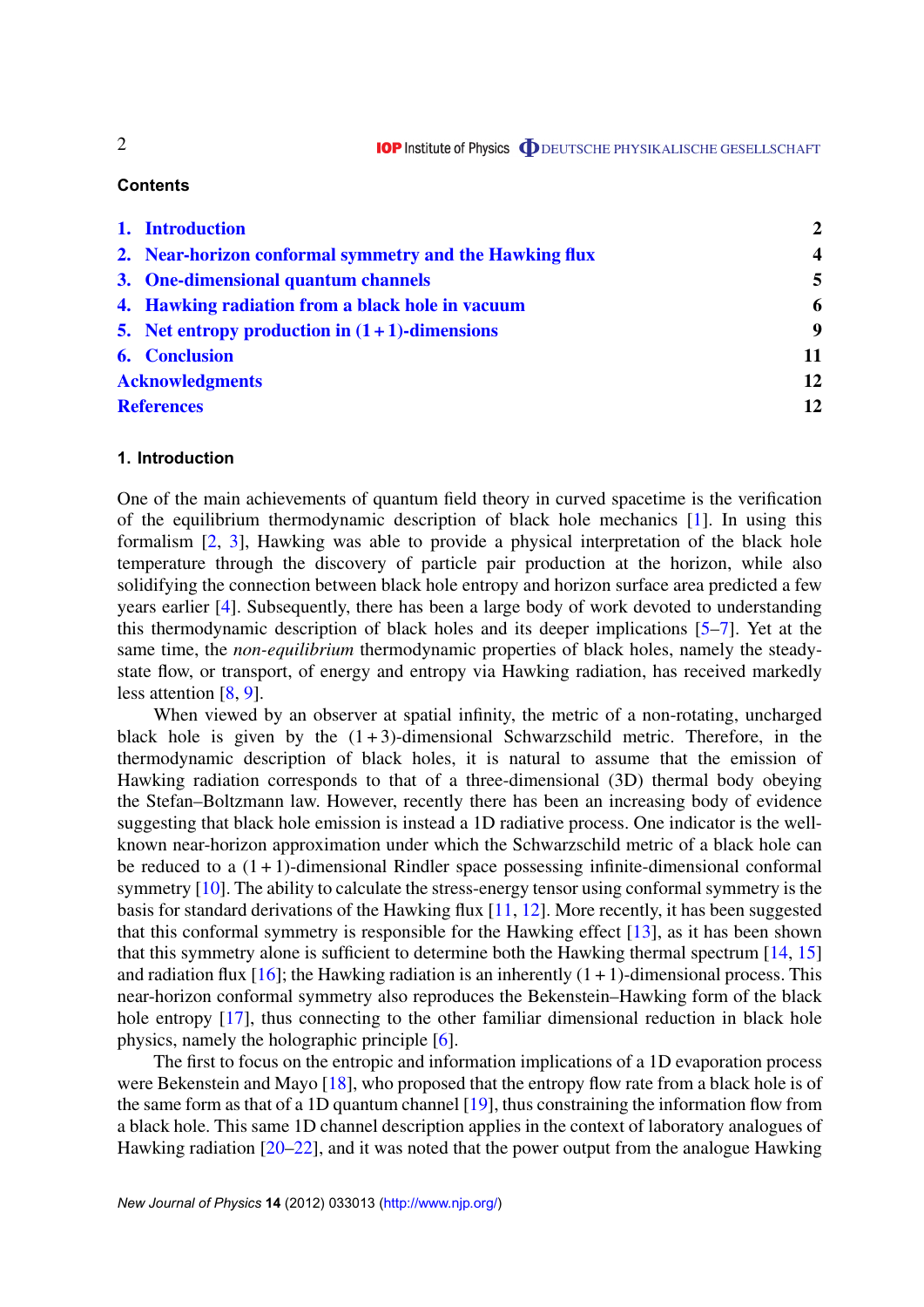<span id="page-3-0"></span>process coincides with the optimal energy current through a single quantum channel [\[22\]](#page-13-0). The concept of a 1D quantum channel was first considered by Landauer and others [\[23,](#page-13-0) [24\]](#page-13-0) in the modeling of electrical transport in mesoscopic circuits. The Landauer approach expresses the conductance of a 1D system  $G_c$  in terms of its scattering properties [\[24\]](#page-13-0) via the relation

$$
G_c = \frac{I}{\mu_1 - \mu_2} = \frac{e^2}{\pi \hbar} T,\tag{1}
$$

where *I* is the current through the 1D channel,  $\mu_1$  and  $\mu_2$  are the chemical potentials of the channel reservoirs and *T* is the transmission coefficient. For perfect transmission,  $T = 1$ , the channel conductance is given by  $e^2/(\pi \hbar)$ , a value that is independent of the microscopic, material nature of the channel, due to the mutual cancellation of the group velocity and density of states factors entering the current formula in 1D. This Landauer formalism was subsequently extended to describe multiple channels [\[25,](#page-13-0) [26\]](#page-13-0), as well as thermal transport [\[26–30\]](#page-13-0), where the currents are generated by temperature differences rather than by chemical potential differences. Quantum mechanics places upper limits on the energy and entropy currents in 1D channels. These upper limits are attained in the absence of backscattering for bosonic channels [\[19,](#page-13-0) [31\]](#page-13-0), and are again independent of the material properties of the channel. Furthermore, for thermal transport, these upper limits can be independent of whether the particles are bosons or fermions, and thus are termed 'universal' [\[31,](#page-13-0) [32\]](#page-13-0).

Motivated by these connections, in this paper we argue that a non-equilibrium Landauertransport model can be applied to black hole entropy flow and energy production rates, describing the Hawking effect in terms of currents flowing in 1D quantum channels connecting thermal reservoirs at each end. We thus relate the emission of Hawking radiation of astrophysical black holes to 1D thermal transport in mesoscopic devices; systems that differ by orders of magnitude in energy. In particular, we emphasize the conditions under which the 1D currents are independent of particle statistics. In contrast to the emitted power, the black hole entropy current cannot be obtained directly from the stress-energy tensor, and is rarely touched on in the literature without *a priori* assuming the validity of the 3D Stefan–Boltzmann law [\[8,](#page-12-0) [9,](#page-12-0) [33\]](#page-13-0). Therefore, a theory that is capable of providing *both* the black hole energy and entropy currents is required for the correct description of black hole evaporation [\[34\]](#page-13-0).

Assuming the validity of 1D Landauer transport theory enables the description of certain non-equilibrium, steady state emission processes for black holes, without necessarily requiring knowledge of their microscopic physics. In essence, the Landauer approach allows us to extend the methodology of applying thermodynamic principles to black holes [\[35\]](#page-13-0). Moreover, the Landauer model gives a physical insight into the transport of energy and entropy from a black hole that is lacking in existing field-theoretic derivations.

This paper is organized as follows. In section 2 we review the well-known near-horizon approximation and the resulting conformal symmetry that leads to the standard derivation of the stress-energy tensor and the energy flow rate for Hawking radiation. Next, in section [3](#page-5-0) we introduce the Landauer transport description for 1D quantum channels, and highlight the statistics-independent properties of the energy and entropy transport in these channels. Section [4](#page-6-0) establishes the Landauer transport model to the emission of Hawking radiation, for both bosonic and fermionic particles, to a black hole in vacuum. Charged and rotating black holes are also addressed. As an application of the 1D Landauer approach, in section [5](#page-9-0) we obtain the net entropy production of a black hole and compare it with the standard 3D calculation given in [\[33\]](#page-13-0). The special case of a black hole near thermal equilibrium with its environment is also highlighted. Finally, section [6](#page-10-0) ends with a brief discussion of the results.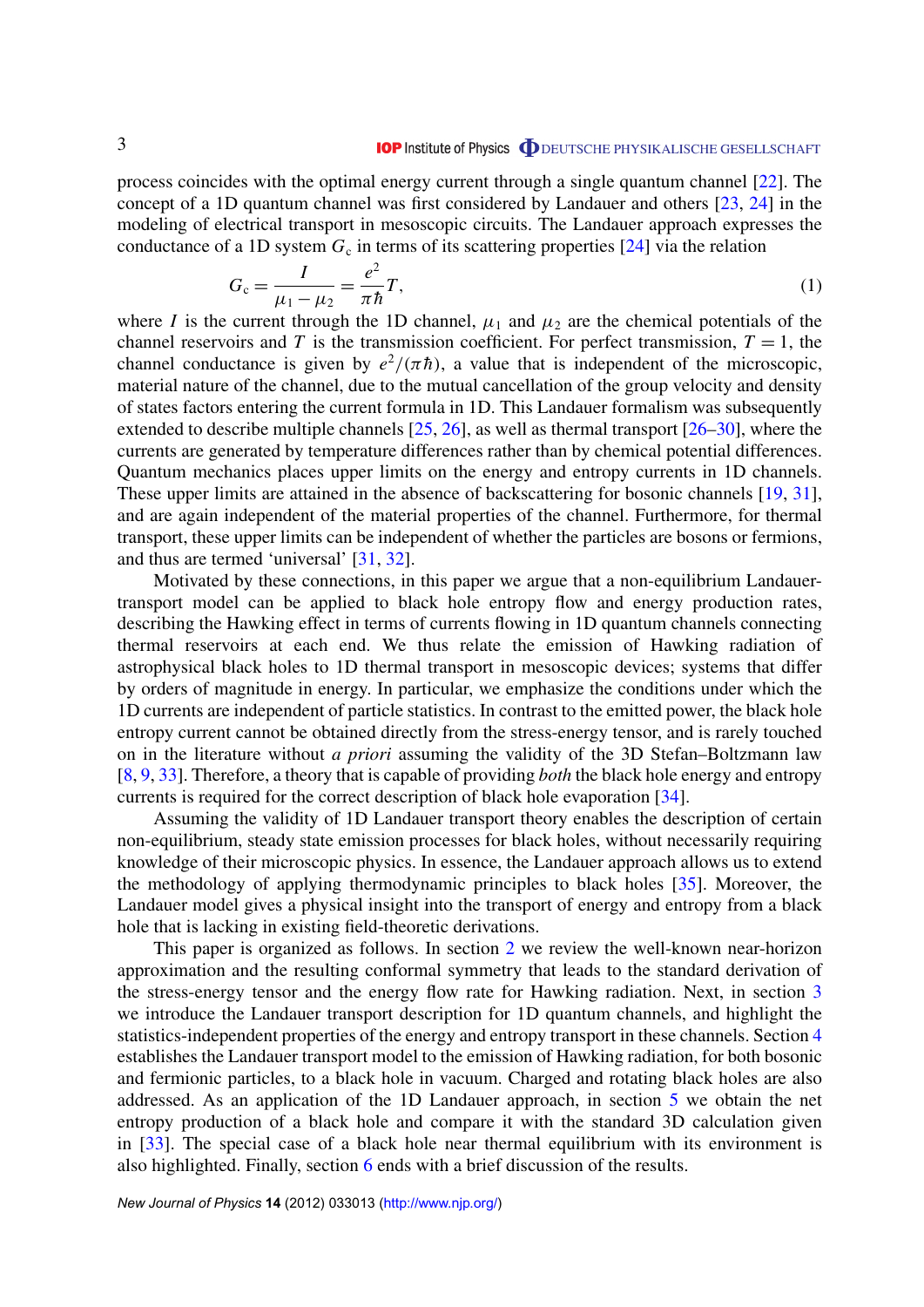# <span id="page-4-0"></span>**2. Near-horizon conformal symmetry and the Hawking flux**

For an observer near the horizon of a spherically symmetric Schwarzschild black hole of mass *M*, the original 4D metric  $(G = c = 1)$ ,

$$
ds^{2} = -\left(1 - \frac{2M}{r}\right)dt^{2} + \frac{dr^{2}}{\left(1 - \frac{2M}{r}\right)} + r^{2} d\Omega^{2},
$$
\n(2)

can be reduced to that of a  $(1 + 1)$ -dimensional spacetime through the coordinate transformation  $r = 2M + x^2/8M$ , where near  $x = 0$ ,  $1 - 2M/r \approx x^2/16M^2$ . Near the horizon, excitations and dimensional quantities transverse to the  $t-x$  plane are redshifted and can be ignored  $\lceil 36 \rceil$ (i.e. effective potentials for partial wave modes vanish exponentially fast at the horizon [\[16\]](#page-12-0)). Thus, the near-horizon form of the metric is given by [\[10\]](#page-12-0)

$$
ds^{2} = -(\kappa x)^{2} dt^{2} + dx^{2},
$$
\n(3)

where  $\kappa = 1/4M$  is the surface gravity and the *t*–*x* portion of the metric defines the flat (1+1)dimensional Rindler spacetime. Equation (3) can be brought into conformal form by defining the coordinate  $x = \kappa^{-1} \exp(\kappa \xi)$  and forming null coordinates,  $u = t - \xi$  and  $v = t + \xi$ , under which the metric takes the form

$$
ds2 = -C(u, v)du dv = -e\kappa(v-u) du dv,
$$
\n(4)

where  $C(u, v)$  is the conformal factor. Here we ignore the effects of the radial potential as it is blue-shifted away by the conformal symmetry [\[13\]](#page-12-0). The regularized expectation values for the stress-energy tensor can be immediately evaluated from the conformal structure of equation  $(4)$ : [\[37\]](#page-13-0)

$$
\left\langle T_{ii}^{\text{2D}} \right\rangle = -\frac{1}{12\pi} C^{1/2} \partial_i^2 C^{-1/2},\tag{5}
$$

for  $i = u$ , v. For a Schwarzschild black hole, the expectation value with respect to the Unruh vacuum at the horizon, for a single photon polarization, is given as [\[12\]](#page-12-0)

$$
\left\langle T_{vv}^{2D} \right\rangle_{U} \big|_{r=2M} = -\frac{1}{12\pi} \left( \frac{1}{64M^2} \right) = -\frac{\pi}{12\hbar} T_H^2,\tag{6}
$$

where  $T_H = \kappa/2\pi$ . This represents the influx of negative energy across the horizon, responsible for the evaporation of the black hole, corresponding to the outgoing Hawking flux, as may be checked using the conformal factor for the  $t-r$  sector of the Schwarzschild metric,  $C(r)$  =  $(1 - M/r)$ , and equation (5)

$$
\left\langle T_{uu}^{\text{2D}} \right\rangle_{U} = \frac{\pi}{12} T_{\text{H}}^{2} \left[ 1 - \frac{2M}{r} \right]^{2} \left[ 1 + \frac{4M}{r} + \frac{12M^{2}}{r^{2}} \right]. \tag{7}
$$

The power emitted through Hawking radiation as seen by an inertial observer at  $r = \infty$  is obtained from equation (7) as

$$
\left\langle T_{uu}^{\text{2D}} \right\rangle_U = \frac{\pi k_B^2}{12\hbar} T_H^2,\tag{8}
$$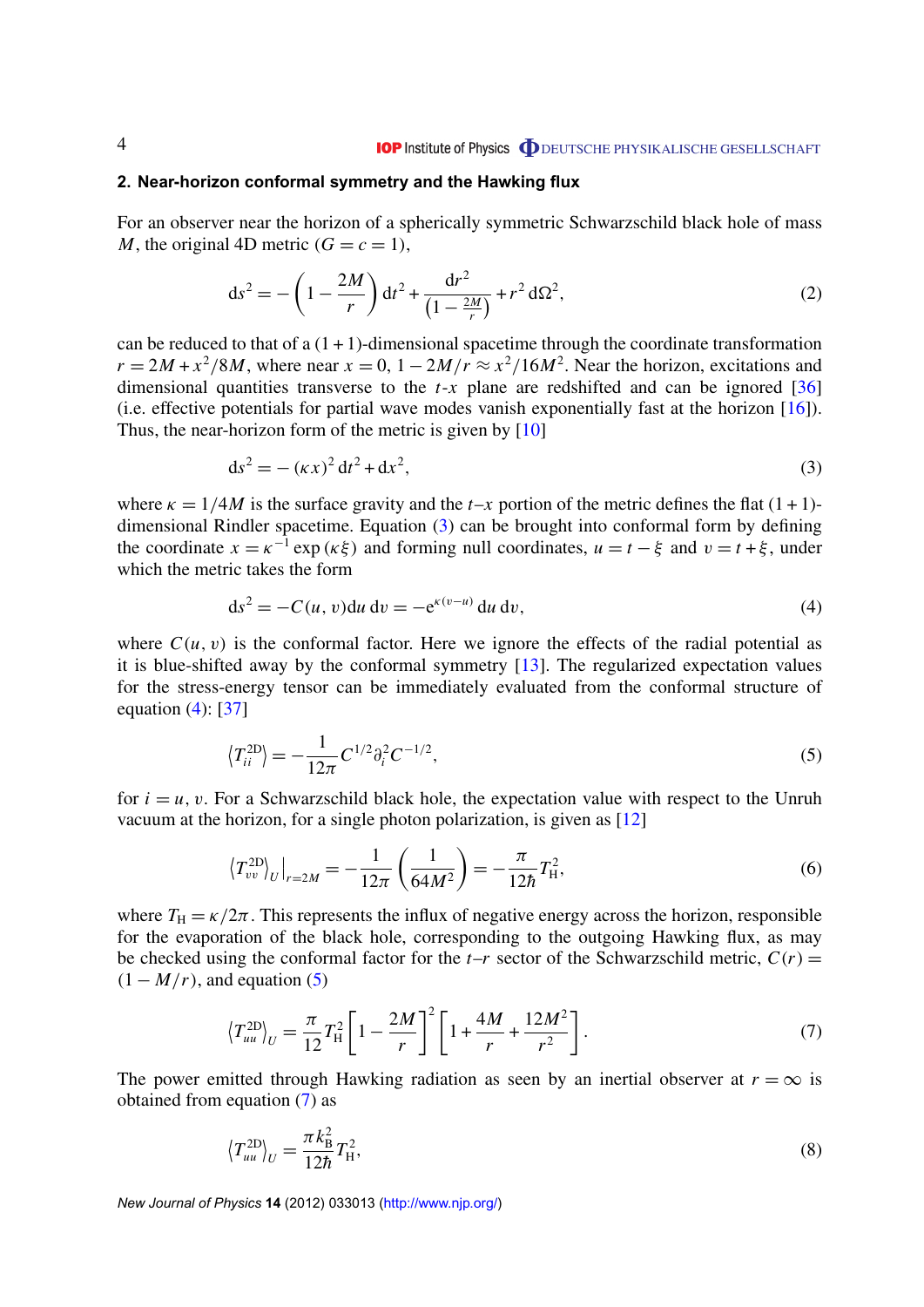<span id="page-5-0"></span>where, reintroducing dimensional constants for later convenience, we have  $T_H = \hbar c^3/8\pi k_B GM$ . With ∼98% of photons, and likewise ∼96% of neutrinos, emitted in the radial direction (s-wave)  $[38]$ , equation  $(8)$  is approximately valid in the full 4D spacetime as well, where the stress-energy tensor in the  $r-t$  plane is given as  $[12]$ 

$$
\left\langle T_{\mu\nu}^{\text{4D}} \right\rangle = \frac{1}{4\pi r^2} \left\langle T_{\mu\nu}^{\text{2D}} \right\rangle. \tag{9}
$$

The net flux across a spherical surface of radius *r* is then given by  $4\pi r^2 \langle T_{\mu\nu}^{AD} \rangle$ , which results in a net flux that is again expressed though equation [\(8\)](#page-4-0) [\[37\]](#page-13-0).

#### **3. One-dimensional quantum channels**

As a model for a single 1D quantum channel, we will consider two thermal reservoirs characterized by the temperatures  $T_L$  and  $T_R$  and with chemical potentials  $\mu_R$  and  $\mu_L$ , respectively. The reservoirs are coupled adiabatically through an effectively 1D connection supporting the bidirectional propagation of particles. The subscripts L and R denote the left and right thermal reservoirs, respectively. Here we will assume  $T_L > T_R$  and that the transport through the 1D-connection is ballistic.

Although our focus is on fundamental fields/particles, for complete generality we will assume interpolating fractional statistics where the distribution function is [\[39\]](#page-13-0)

$$
f_g(E) = \left[ w \left( \frac{E - \mu}{k_B T} \right) + g \right]^{-1},\tag{10}
$$

where  $w(x)^{g} [1 + w(x)]^{1-g} = \exp(x)$  with  $x \equiv (E - \mu)/k_B T$ . Here,  $g = 0$  and  $g = 1$  describe bosons and fermions, respectively. The individual single-channel energy and entropy currents flowing from the left (L) and right (R) reservoirs may be written as  $[31, 32]$  $[31, 32]$  $[31, 32]$ 

$$
\dot{E}_{L(R)} = \frac{(k_B T_{L(R)})^2}{2\pi \hbar} \int_{x_{L(R)}^0}^{\infty} dx \left(x + \frac{\mu_{L(R)}}{k_B T_{L(R)}}\right) f_g(x)
$$
\n(11)

and

$$
\dot{S}_{L(R)} = -\frac{k_B^2 T_{L(R)}}{2\pi \hbar} \int_{x_{L(R)}^0}^{\infty} dx \left\{ f_g \ln f_g + (1 - gf_g) \ln(1 - gf_g) \right. \n- \left[ 1 + (1 - g) f_g \right] \ln \left[ 1 + (1 - g) f_g \right] \right\},
$$
\n(12)

where  $x_{L(R)}^0 = -\mu_{L(R)}/k_B T_{L(R)}$ . We define the zero of energy with respect to the longitudinal component of the kinetic energy. For the case of bosons with  $\mu_L = \mu_R = 0$  (e.g. photons), the net power and entropy flow through the quantum channel,  $\dot{E}_{1D}^{\leftrightarrow} = \dot{E}_{L} - \dot{E}_{R}$  and  $\dot{S}_{1D}^{\leftrightarrow} = \dot{S}_{L} - \dot{S}_{R}$ , respectively, become

$$
\dot{E}_{1D}^{\leftrightarrow} = \frac{\pi k_B^2}{12\hbar} \left( T_L^2 - T_R^2 \right) \tag{13}
$$

and

$$
\dot{S}_{\rm 1D}^{\leftrightarrow} = \frac{\pi k_{\rm B}^2}{6\hbar} \left( T_{\rm L} - T_{\rm R} \right). \tag{14}
$$

The emitted power equation (13) holds for all bosonic quantum channels since the group velocity and density of states mutually cancel in 1D.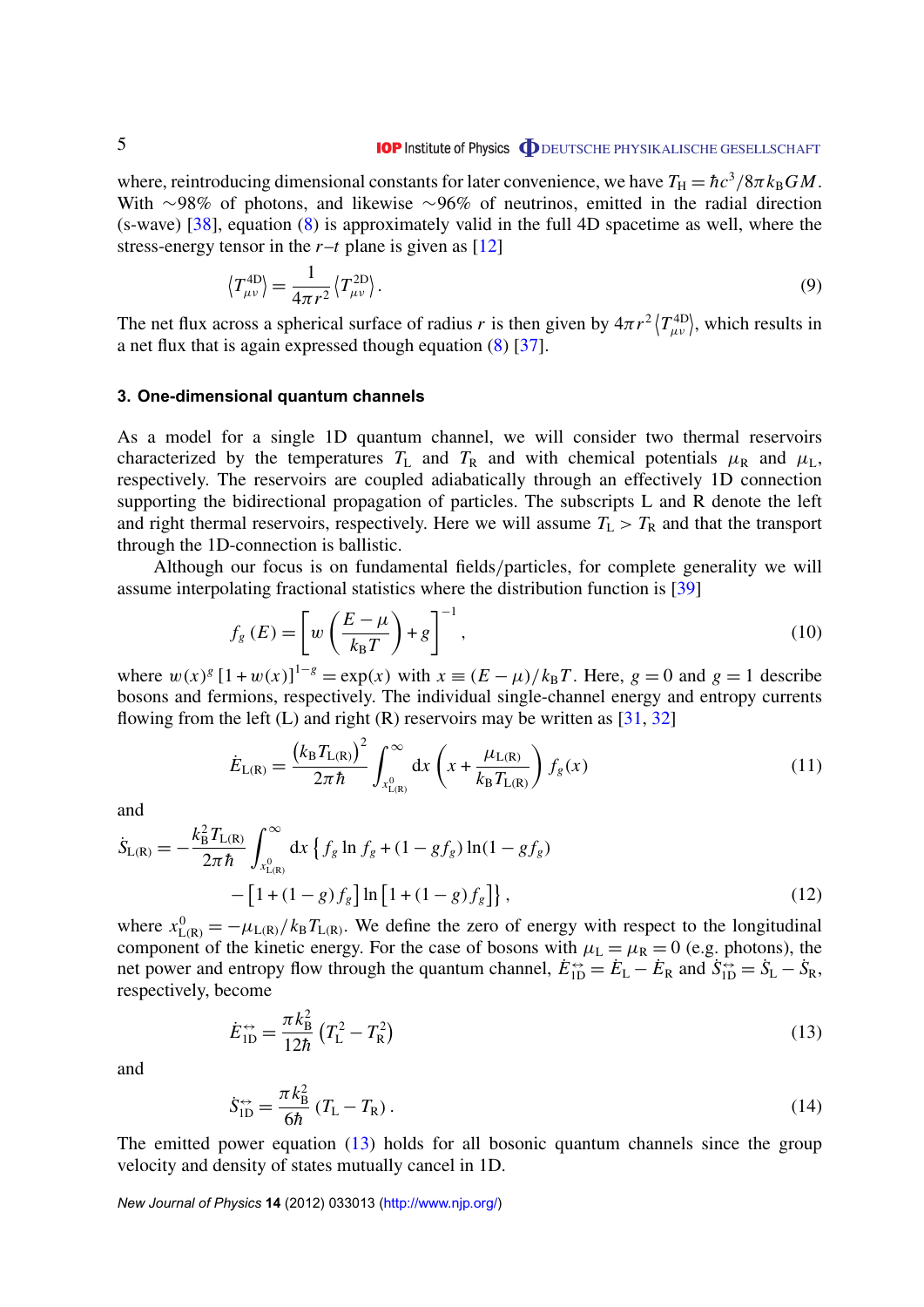<span id="page-6-0"></span>The unidirectional power

$$
\dot{E}_{1D}^{\rightarrow} = \frac{\pi k_B^2 T_L^2}{12\hbar} \tag{15}
$$

and the entropy current

$$
\dot{S}_{\rm 1D}^{\rightarrow} = \frac{\pi k_{\rm B}^2}{6\hbar} T_{\rm L} \tag{16}
$$

are the maximum possible rates for single-channel bosonic flow. The unidirectional entropy current (16) is in fact the maximum possible rate for single-channel fermionic flow as well, i.e. it is independent of the particle statistics [\[32,](#page-13-0) [40\]](#page-13-0). To see this, we make a change of integration variables in equation [\(12\)](#page-5-0),  $x = (E - \mu)/k_B T \rightarrow w$ , upon which the entropy current can be simplified to [\[32\]](#page-13-0)

$$
\dot{S}_{\rm L} = \frac{k_{\rm B}^2 T_{\rm L}}{2\pi\hbar} \int_{w_s\left(\frac{-\mu_{\rm L}}{k_{\rm B}T_{\rm L}}\right)}^{\infty} dw \left[\frac{\ln(1+w)}{w} - \frac{\ln w}{1+w}\right].\tag{17}
$$

We can see that the statistics of the particles shows up only in the lower integration bound of equation (17). The maximum current  $(16)$  is obtained in the degenerate limit where the statisticsdependence vanishes, since  $-\mu_L/k_B T_L \rightarrow 0^+$ ,  $w_{g=0}(0) = 0$  for bosons, and  $-\mu_L/k_B T_L \rightarrow -\infty$ ,  $w_{g=1}(-\infty) = 0$  for fermions. However, this same statistics independence in the degenerate limit does not hold for the unidirectional power equation [\(11\)](#page-5-0). If one instead considers bidirectional current flow for fermions with  $\mu_R = \mu_L$  and  $T_R = 0$ , then in the degenerate limit one recovers the same maximum rate  $(15)$  as for bosons [\[31\]](#page-13-0). If the maximum energy and entropy current expressions, equations (15) and (16) respectively, are combined by eliminating  $T_L$ , then one obtains equality for the bound

$$
\left(\dot{S}_{\text{1D}}^{\rightarrow}\right)^2 \leqslant \frac{\pi k_\text{B}^2}{3\hbar} \dot{E}_{\text{1D}}^{\rightarrow},\tag{18}
$$

which holds for 1D quantum channels with arbitrary reservoir temperatures, chemical potentials and particle statistics [\[19,](#page-13-0) [31\]](#page-13-0). We note in passing that this bound is similar in form to the conjectured Bekenstein holographic bound [\[41\]](#page-13-0).

# **4. Hawking radiation from a black hole in vacuum**

The Landauer description of Hawking radiation is not limited to 1D, but also applies equally well to the 3D black hole spacetime viewed by an observer at infinity. There, the entropy and energy flow rates can be characterized by a large ensemble of quantum channels, each labeled by a transverse spatial (i.e. angular momentum) quantum number, with interactions between channels described via a scattering matrix [\[25\]](#page-13-0). Therefore, scattering due to the potential barrier away from the horizon can be accounted for in the Landauer description through its known multichannel generalization with the inclusion of intra and inter-channel scattering (see, e.g. [\[26\]](#page-13-0)). Although this seems to suggest that Hawking radiation flows through a vast number of quantum channels, the near horizon region, where Hawking radiation is emitted and absorbed, is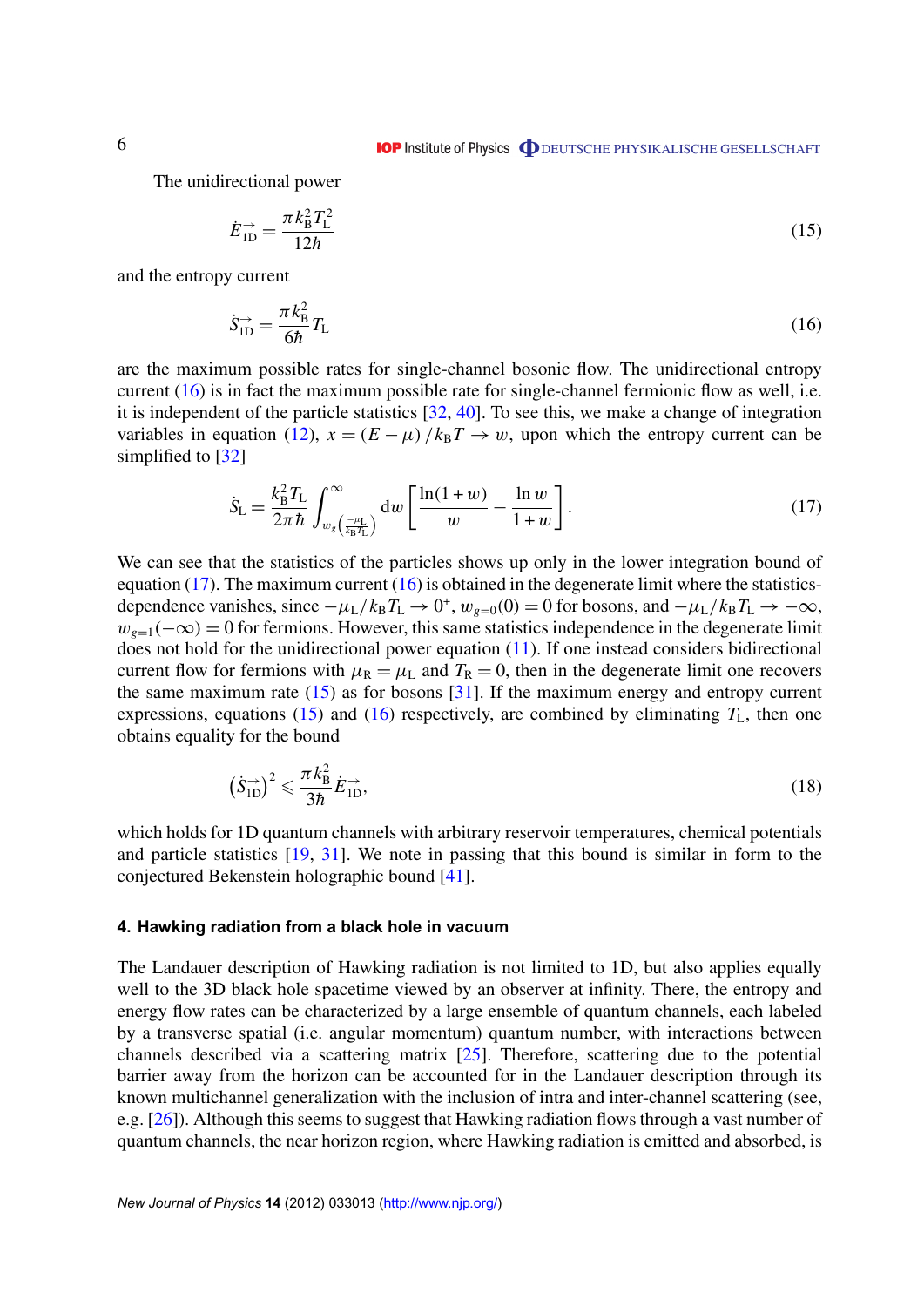

**Figure 1.** (a) In the equilibrium thermodynamic description of a Schwarzschild black hole, both the entropy *S* and temperature  $T_H$  of the black hole are given by the properties of the 2D horizon surface, a section of which is highlighted, being proportional to the surface area *A* and surface gravity  $\kappa$ , respectively. (b) Near the horizon surface, the conformal symmetry results in an effectively  $(1 + 1)$ dimensional spacetime, allowing for a 1D Landauer description. Here, the power and entropy flow is through the 1D channel formed by the radial Schwarzschild coordinate *r*. For a black hole in a thermal environment with temperature  $T_E > 0$ , the channel supports the bi-directional propagation of energy and entropy to and from the black hole. The net energy  $\vec{E}_{1D}^{\leftrightarrow}$  and entropy  $\vec{S}_{1D}^{\leftrightarrow}$  flow, equations [\(13\)](#page-5-0) and [\(14\)](#page-5-0) respectively, is away from the black hole when  $T_H > T_E$ .

not 3D but rather given by the Rindler metric, equation [\(3\)](#page-4-0). With only a single spatial dimension remaining, the  $(1 + 1)$ -dimensional conformal symmetry of the metric near the horizon allows for a single 1D-quantum channel description of the Hawking process (see figure 1), where the remaining quantum channel corresponds to the lowest possible angular momentum mode. Comparing equation  $(13)$  with equation  $(8)$ , we can see immediately that the Landauer 1D channel formula for the zero chemical potential, bosonic power flow coincides with the Hawking radiation flux where  $T_L = T_H$  and  $T_R = T_E = 0$ , with  $T_E$  defined to be the temperature of the thermal environment surrounding the black hole. The mutual cancellation of the group velocity and density of states factors in the 1D Landauer formula should make equation [\(15\)](#page-6-0) valid not just in flat but in arbitrary curved spacetimes [\[42\]](#page-13-0), although the conformal symmetry of the nearhorizon region suggests that the production of Hawking radiation is itself essentially a flat-space process.

Although we have appealed to conformal symmetry, these 1D emission properties of Hawking radiation are evident in the full 3D spacetime as well. Following the original argument of Bekenstein and Mayo [\[18\]](#page-13-0) we note that the flat spacetime entropy emission rate for a blackbody in D-dimensions scales with the output power as

$$
\dot{S}_{\rm D} \propto (\dot{E}_{\rm D})^{\rm D/(D+1)}.\tag{19}
$$

As a result, if a black hole were to radiate as a 3D object, one should expect the emitted entropy to scale as the 3/4 power of the energy flow rate. However, substitution of the Hawking temperature  $T_H$  into the Stefan–Boltzmann law, and making use of the black hole surface area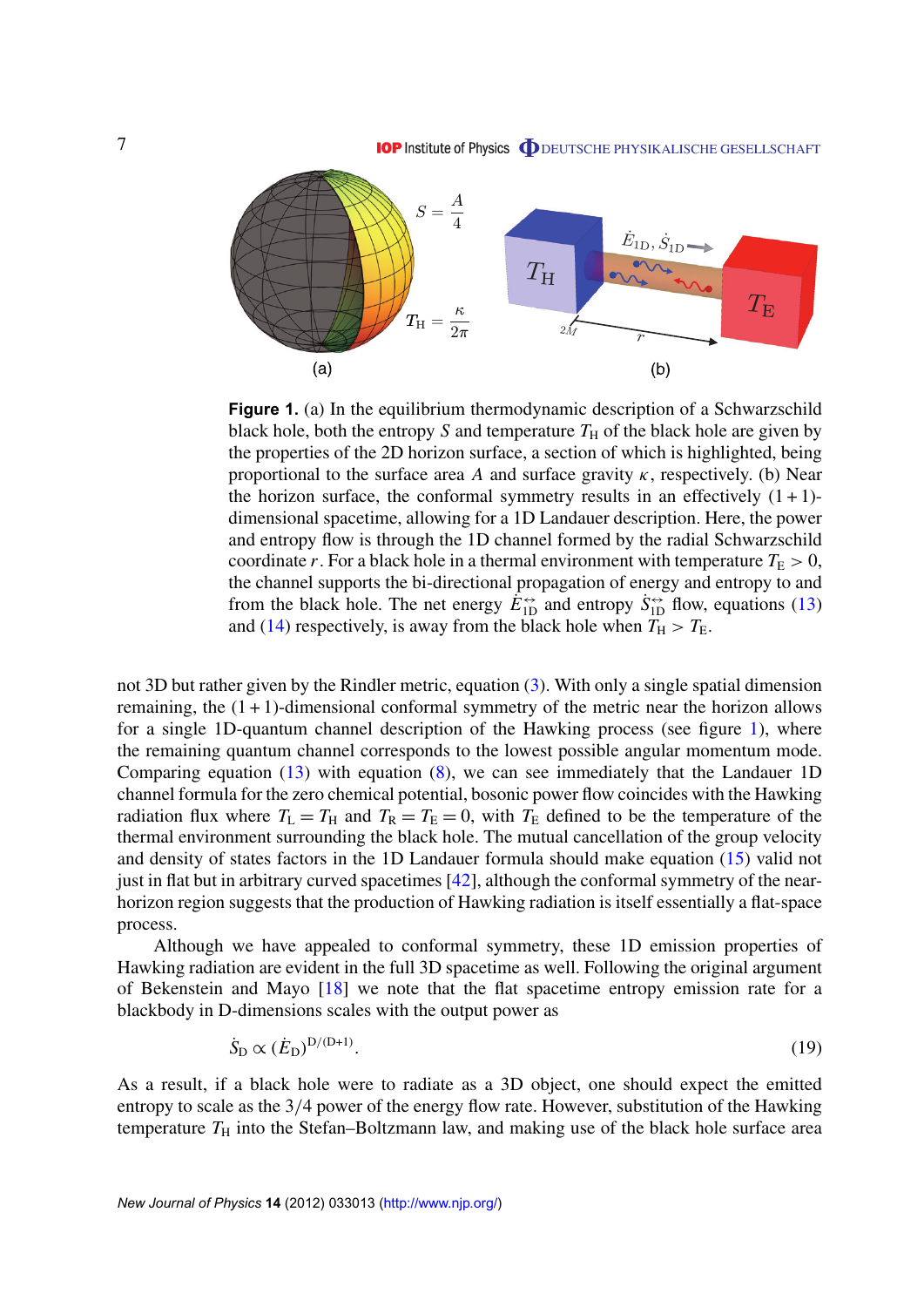$A = 16\pi (GM)^2/c^4$ , one finds that the emitted entropy

$$
\dot{S}^2 = \frac{1}{90} \frac{\pi k_B^2}{3\hbar} \dot{E}
$$
 (20)

goes as the 1/2 power of the energy rate, just as one would expect for a 1D emitter. In fact, equation  $(20)$  is identical to equation  $(18)$  up to a numerical factor arising from the assumption of a 3D, as opposed to 1D, emitter. This result is attributable to the inverse dependence of the Hawking temperature on the black hole mass *M*, a property of black holes not shared by other blackbody emitters. Therefore, the thermodynamic properties of a black hole correspond to that of a 1D blackbody emitter, as one might suspect given the ability to derive both the Hawking temperature and black hole entropy from the  $(1 + 1)$ -dimensional conformal symmetry in the near horizon region.

In what follows, we will assume the validity of equations  $(11)$  and  $(12)$  (equivalently equation [\(17\)](#page-6-0)) in describing the net energy and entropy outflow rates, respectively, for particles radiating from a black hole into the vacuum (i.e.  $T<sub>E</sub> = 0$ ). With the goal of introducing the Landauer description of Hawking radiation in the near horizon region, we will ignore scattering due to the radial potential barrier. However, the full Landauer approach, relating transport to scattering processes [\[23,](#page-13-0) [24\]](#page-13-0), can incorporate inter-channel scattering due to particle interactions and back scatter from the radial potential barrier not considered here.

The electrochemical potential of the black hole reservoir is  $\mu_L = \mu_{BH} = q\Phi$ , where *q* is the electric charge of the field under consideration and  $\Phi$  is the electrostatic potential corresponding to the charge of the black hole [\[10\]](#page-12-0). For a Schwarzschild black hole with  $\Phi = 0$ , and hence  $\mu_{\text{BH}} = 0$ , bosons such as photons and gravitons have maximum rates given by equation [\(15\)](#page-6-0) and [\(16\)](#page-6-0) with  $T_L = T_H$ . For fermions such as neutrinos and electrons (i.e. leptons), setting  $\mu_{BH} = 0$  gives a lower integration limit of  $w_{g=1}(0) = 1$  in equation [\(17\)](#page-6-0), resulting in entropy and energy rates that are reduced by a factor of  $1/2$  from the maximum values [\(16\)](#page-6-0) and [\(15\)](#page-6-0). This result for the energy rate was established in earlier calculations for massless fermions [\[43\]](#page-13-0), and shows up in the relative values of the conformal and gravitational anomalies [\[16\]](#page-12-0). However, as explicitly pointed out in [\[43\]](#page-13-0), the physical reason behind this result could not be established. In contrast, the Landauer model presented here shows that these reduced fermionic currents are a direct consequence of the vanishing chemical potential of a Schwarzschild black hole and the 1D nature of the emission process. Subsequently, it was pointed out [\[44\]](#page-13-0) that in a  $(1 + 1)$ -dimensional curved spacetime, the fermionic field describing a massless particle plus its antiparticle is equivalent to a single massless bosonic field. From the Landauer viewpoint, the combined fermionic particle/antiparticle single channel currents can therefore be thought of as a single effective bosonic channel that satisfies the maximum rates, equations [\(15\)](#page-6-0) and [\(16\)](#page-6-0), when  $\mu_{BH} = 0$ . Although leptons are massive particles, the conformal symmetry removes the length scale set by the particle mass [\[13\]](#page-12-0); the particles are effectively massless. In the case of ballistic transport, multiple channels can be treated independently. Thus, the net Schwarzschild black hole energy and entropy outflow rates are bounded by  $N(T_H)$  times the single channel rates given by equation  $(15)$  and equation  $(16)$ , respectively; a Schwarzschild black hole in vacuum radiates energy and entropy at the maximum rate allowed by quantum mechanics in 1D, saturating the bound in equation  $(18)$ . Here, *N*  $(T_H)$  is the total number of effective bosonic channels spontaneously produced by a black hole at temperature  $T_H$ ; a quantity limited by the number of particle species emitted and their corresponding number of polarizations. The temperature dependence of the effective channel number arises due to the requirement that  $k_{\rm B}T_{\rm H} \gtrsim 2mc^2$  for pair production of particles with mass *m*.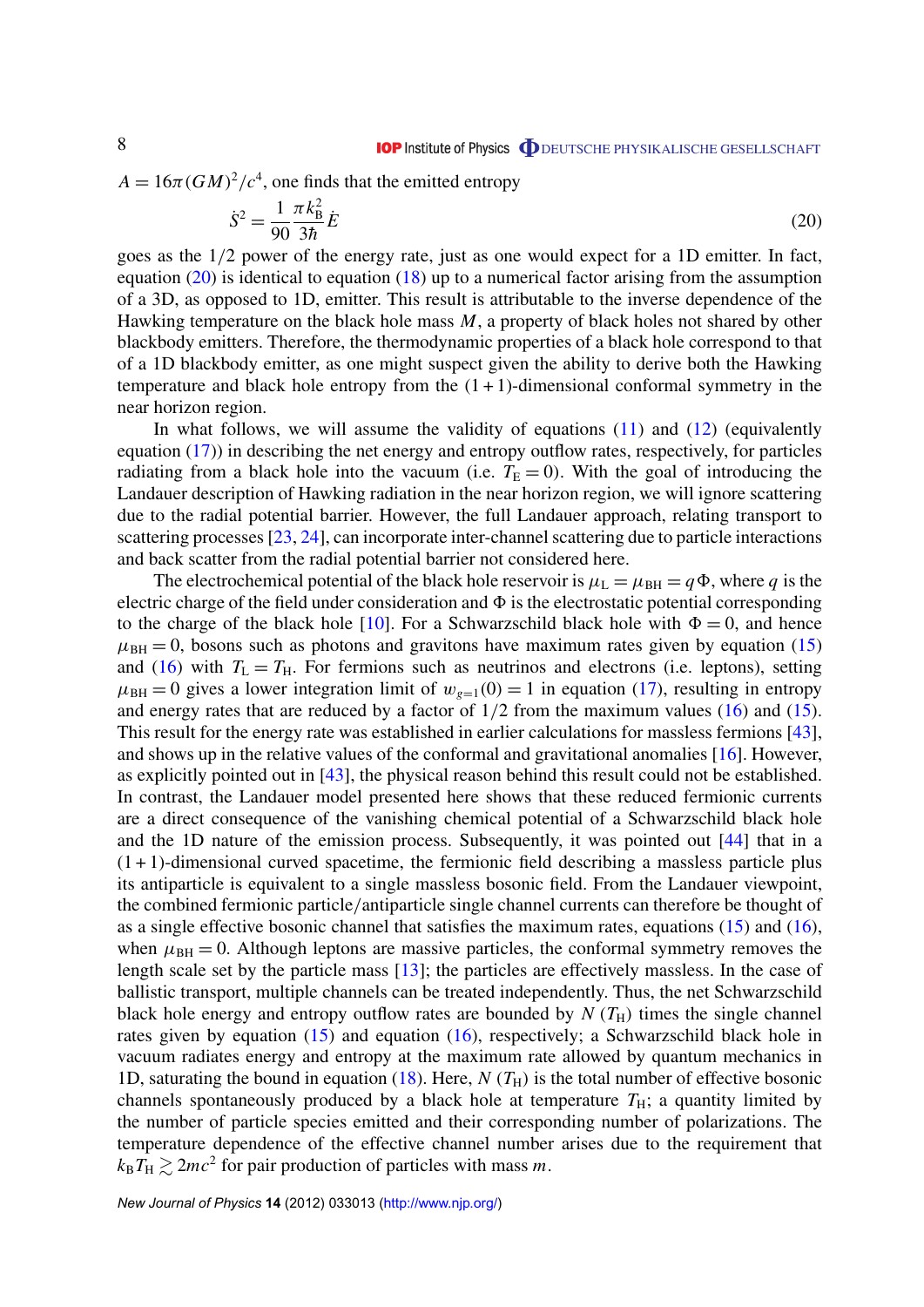<span id="page-9-0"></span>For a black hole with nonzero electrochemical potential, charged particle/antiparticle rates differ so as to cause the black hole net charge to decrease over time. The maximum entropy rate for a single charged fermionic channel coincides with the maximum rate for a single bosonic channel as shown above, giving equation [\(16\)](#page-6-0). The extent to which these maximum rates can be achieved depends on how close to degenerate is the thermal Hawking reservoir of the black hole for charged particles. A special case is provided by extremal charged black holes [\[10\]](#page-12-0) satisfying  $Q^2/M^2 \approx 1$ , where  $Q$  is the non-dimensional black hole charge. In this limit,  $T_H \to 0$ giving  $-\mu_{BH}/k_B T_H \rightarrow -\infty$ , the degenerate limit for fermions. Charged fermions then satisfy equation [\(16\)](#page-6-0). It may be possible to reach the degenerate limit for other choices of black hole parameters. Similar reasoning applies to a black hole with angular momentum where, although spherical symmetry is broken, the emission of Hawking radiation is still governed by  $(1 + 1)$ dimensional conformal symmetry [\[13\]](#page-12-0). Here, the *U*(1) gauge symmetry corresponding to the angular isometry in the  $(1 + 1)$ -dimensional theory may be written as a chemical potential in the same manner as that of a charged black hole [\[45,](#page-13-0) [46\]](#page-13-0). Therefore, the Landauer model presented here is quite general, being valid for black holes both with or without charge and angular momentum. Finally, we point out that the cancellation of the density of states and group velocity in 1D quantum channels suggests that equation [\(15\)](#page-6-0) should also be valid for black holes in other spacetimes, such as black holes [\[47\]](#page-13-0) in anti de-Sitter space, where conformal methods may still be applied [\[48\]](#page-14-0).

# **5. Net entropy production in (1 + 1)-dimensions**

Originally considered by Zurek [\[33\]](#page-13-0), the rate of net entropy production by a Schwarzschild black hole due to the emission of Hawking radiation into a thermal environment, neglecting backscattering due to the radial potential barrier [\[49\]](#page-14-0), is given by

$$
R = \frac{\text{d}S}{\text{d}S_{\text{BH}}} = T_{\text{H}} \frac{\text{d}S}{\text{d}E} = T_{\text{H}} \frac{\dot{S}}{\dot{E}},\tag{21}
$$

where we have used the first law of thermodynamics  $dE_{BH} = T_H dS_{BH}$  and assumed energy conservation,  $dE = dE<sub>BH</sub>$ . For a 3D black hole radiating into a thermal environment with temperature  $T_{\rm E}$ , the power and entropy currents are

$$
\dot{E}_{3D}^{\leftrightarrow} \sim a \left( T_{\rm H}^4 - T_{\rm E}^4 \right),\tag{22}
$$

$$
\dot{S}_{3D}^{\leftrightarrow} \sim \frac{4a}{3} \left( T_{\rm H}^3 - T_{\rm E}^3 \right),\tag{23}
$$

where *a* is a constant. Upon substitution into equation  $(21)$ , this yields the 3D black hole entropy production ratio

$$
R_{3D} = \frac{4}{3} \frac{1 - (T_{\rm E}/T_{\rm H})^3}{1 - (T_{\rm E}/T_{\rm H})^4},\tag{24}
$$

which gives  $R_{3D} = 4/3$  for a black hole in vacuum:  $T_E/T_H \rightarrow 0$  [\[33\]](#page-13-0).

However, as we have shown above, the emission properties of a black hole are better characterized as a 1D Landauer process. Therefore, we compare the entropy produced via our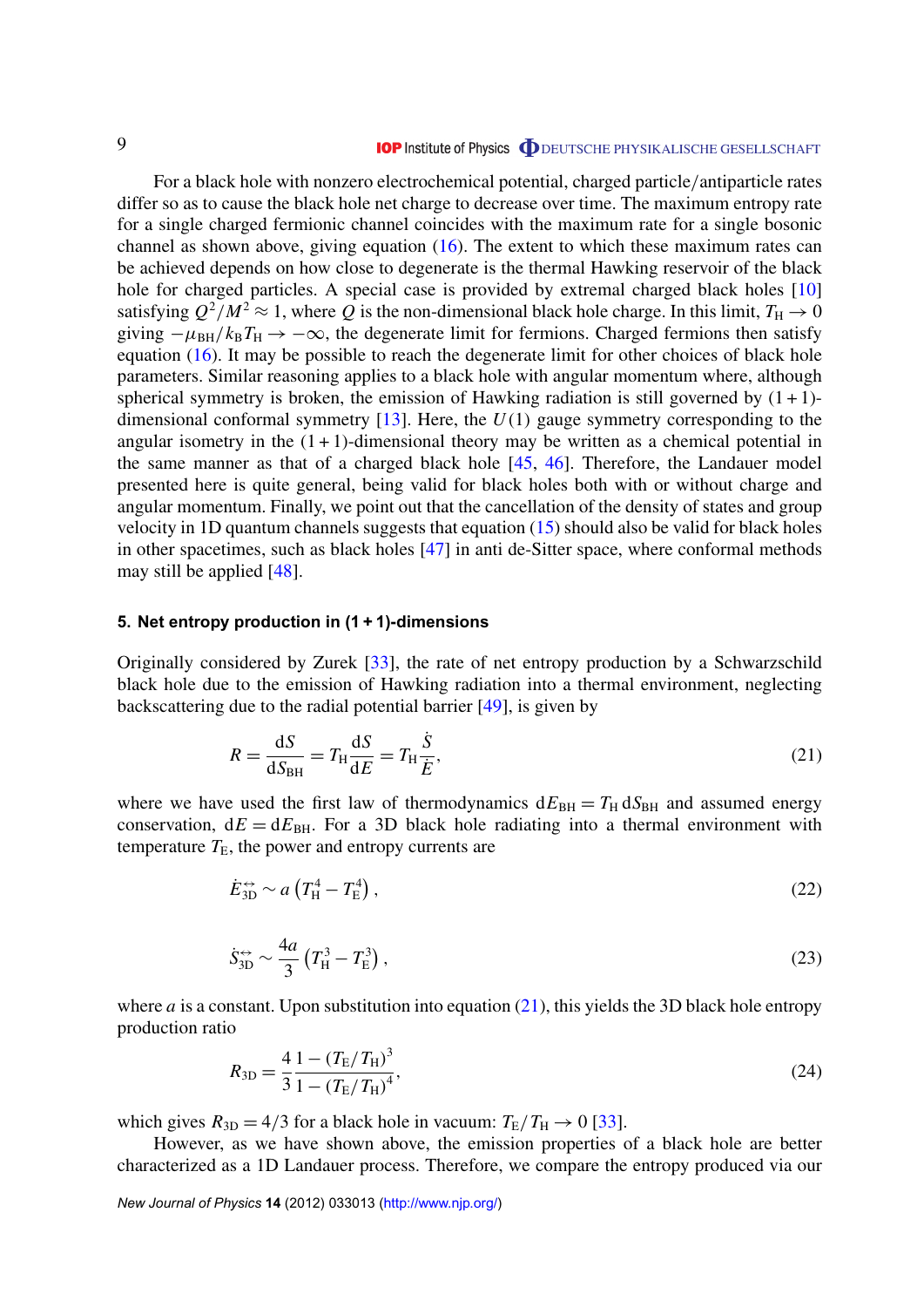<span id="page-10-0"></span>1D model to the standard calculation presented by Zurek. Our focus in this paper is on the nearhorizon region, and hence we do not include scattering. The conformal symmetry in this region removes any inherent length scales, allowing the scattering barrier to be blue shifted away [\[13\]](#page-12-0). Moreover, it is important to note that the entropy current equation [\(17\)](#page-6-0), like the 1D energy flow equation  $(15)$ , should hold for a black hole in any spacetime where conformal symmetry may be invoked, even though the corresponding scattering properties may be markedly different. Likewise, the Landauer approach is valid for analogue black hole models [\[20–22\]](#page-13-0), as well as a moving mirror in  $(1 + 1)$ -dimensional spacetime [\[50\]](#page-14-0) that can reproduce the emission properties of Hawking radiation from a Schwarzschild black hole in vacuum, even though no scattering barrier is present. The effects of any scattering potential can be incorporated into a multichannel Landauer model [\[25,](#page-13-0) [26\]](#page-13-0), and for the current case of a Schwarzschild black hole, will be presented elsewhere. Since scattering can serve only to increase the net entropy produced from a Schwarzschild black hole [\[49\]](#page-14-0), the entropy production rates considered in this section may be viewed as lower bounds. However, we note that for 1D transport, scattering will reduce the individual unidirectional energy  $E_{L(R)}$  and entropy currents  $\dot{S}_{L(R)}$ , equation [\(11\)](#page-5-0) and equation  $(12)$  respectively, to values below the ballistic bosonic channel limits, equations  $(15)$ and [\(16\)](#page-6-0).

For comparison, in our Landauer model we set  $\mu_{\rm E} = \mu_{\rm BH} = 0$ , and the net energy and entropy currents are given by equations [\(13\)](#page-5-0) and [\(14\)](#page-5-0), respectively. The factors of 1/2 in the fermion rates will drop out when evaluating the ratio equation [\(21\)](#page-9-0). The 1D entropy production ratio is then

$$
R_{1D} = 2\frac{1 - (T_{\rm E}/T_{\rm H})}{1 - (T_{\rm E}/T_{\rm H})^2},\tag{25}
$$

which yields a larger value of  $R_{1D} = 2$  when radiating into vacuum; the net entropy production by Hawking radiation into vacuum is 50% larger than that of a corresponding 3D thermal body at the Hawking temperature. Again, this is due to the 1D properties of the near-horizon region, and the emitted radiation, for which equation [\(24\)](#page-9-0) is no longer valid. The difference between the 3D and 1D entropy rates, equations [\(24\)](#page-9-0) and (25) respectively, for various ratios of  $T_{\rm E}/T_{\rm H}$  is presented in figure [2.](#page-11-0) In the case where  $T_{\rm H} \approx T_{\rm E}$ , both equations [\(24\)](#page-9-0) and (25) give approximately  $R \approx 1 + \delta/T_H$  to first order in  $\delta = (T_H - T_E)/2$ . As to be expected, in equilibrium  $(\delta = 0)$ , there is no net entropy production  $(R = 1)$ .

Near thermal equilibrium we can make use of linear response for small temperature differences,  $(T_H - T_E) \ll \bar{T}$  where  $\bar{T} = (T_H + T_E)/2$ , to relate the energy and entropy flows by  $S_{\text{1D}} = E_{\text{1D}}/\overline{T}$ . In this regime the unidirectional entropy rate equation [\(16\)](#page-6-0) allows us to recover the quantum of thermal conductance for a single effective bosonic channel [\[32\]](#page-13-0):

$$
G_{Q} = \frac{\dot{E}_{1D}}{T_{H} - T_{E}} = \frac{(\dot{S}_{H} - \dot{S}_{E})\,\bar{T}}{T_{H} - T_{E}} = \frac{\pi k_{B}^{2}}{6\hbar}\,\bar{T},\tag{26}
$$

that, like Landauer's original expression equation [\(1\)](#page-3-0), relates conductance to transmission via only fundamental constants. From the statistics independence of equation [\(16\)](#page-6-0), it follows that equation (26) provides a general upper bound on the thermal conductance of a black hole that is independent of the particle statistics, as discussed in [\[51,](#page-14-0) [52\]](#page-14-0).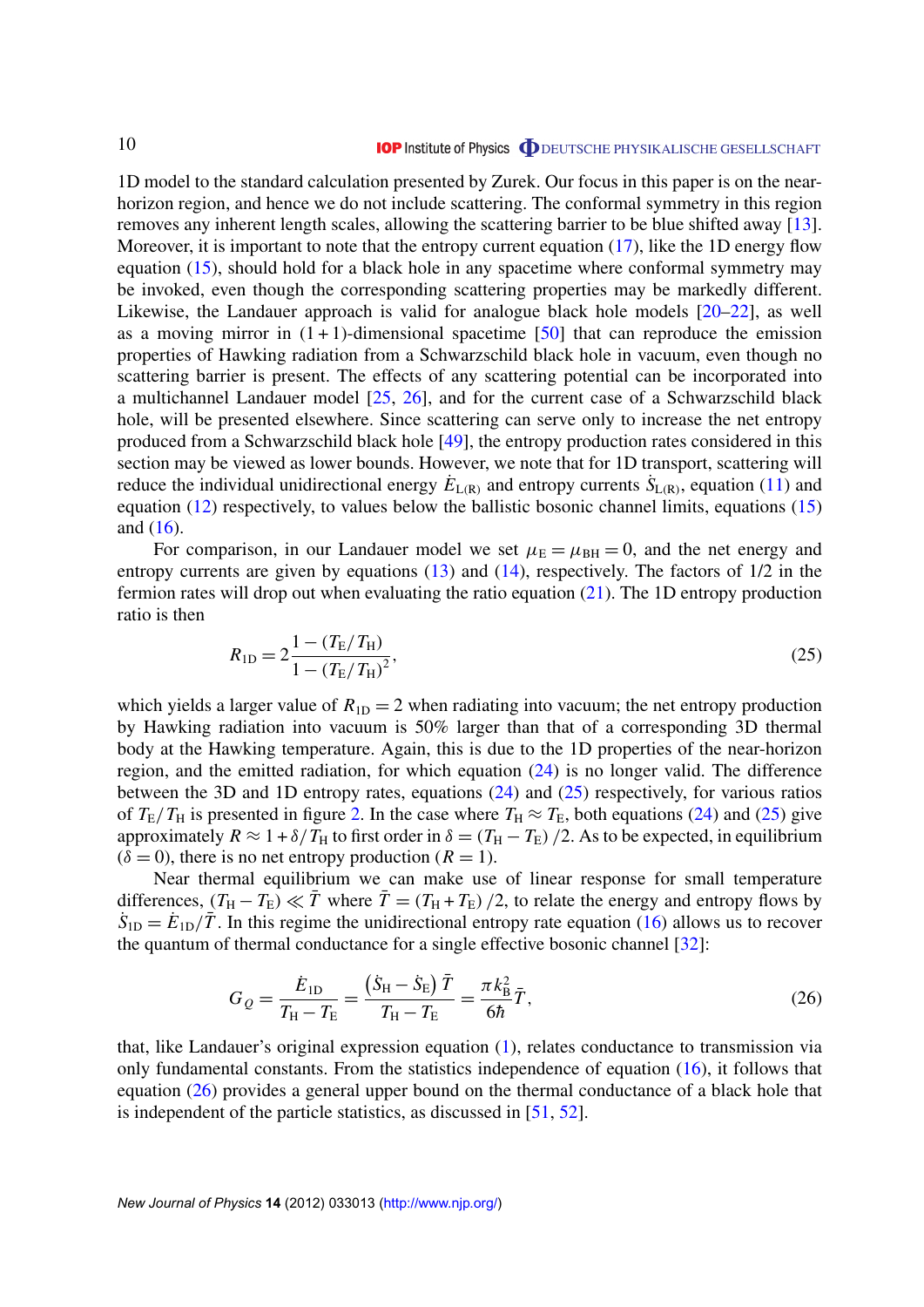<span id="page-11-0"></span>

**Figure 2.** Entropy production ratio for a black hole characterized as 1D quantum channel  $R_{1D}$  (dashed-blue) compared to the standard 3D answer  $R_{3D}$  (red). Both results agree near thermal equilibrium  $T_H \approx T_E$ .

# **6. Conclusion**

Using the conformal symmetry in the near-horizon region of a black hole, we have presented a 1D Landauer transport model for the non-equilibrium transport of both energy and entropy flow from a black hole, valid for particles with arbitrary statistics, and which clarifies the independence of the underlying microscopic physics. Although our focus is on the near horizon region, the 1D nature of the emission properties is evident in the full  $(1+3)$ -dimensional spacetime seen by an observer at infinity, and may be derived from the inverse relationship between black hole mass and Hawking temperature. For a Schwarzschild black hole in vacuum, conformal symmetry results in a Hawking radiation energy flux that is identical to the power flowing in a single 1D quantum channel connected to a thermal bath with the Hawking temperature at one end and zero temperature at the other. Including multiple particle-species and polarizations, a Schwarzschild black hole in vacuum radiates power and entropy at the optimal rate, as a collection of effective bosonic channels. This is a direct result of the statistics independence of unidirectional energy and entropy flow in 1D highlighted by the Landauer formalism, and has not been discussed previously. Furthermore, we have shown that the reduced emission rates for fermions from a Schwarzschild black hole are due to the absence of a black hole chemical potential, giving a physical interpretation that is lacking in previous derivations. Moreover, in contrast to field-theory derivations using the stress-energy tensor, our Landauer model directly yields the entropy current from a black hole without assuming the validity of the 3D Stefan–Boltzmann law. Both the charge and angular momentum of a black hole may be represented as an effective black hole chemical potential, and can be fully incorporated into the Landauer description presented here. The unidirectional entropy current leads to a statistics independent heat flow near thermal equilibrium characterized by the quantum of thermal conductance. Again, this property of black hole transport has not been previously addressed. In addition, the energy and entropy currents in 1D give a Hawking radiation entropy production ratio that is twice the corresponding value lost by the black hole when radiating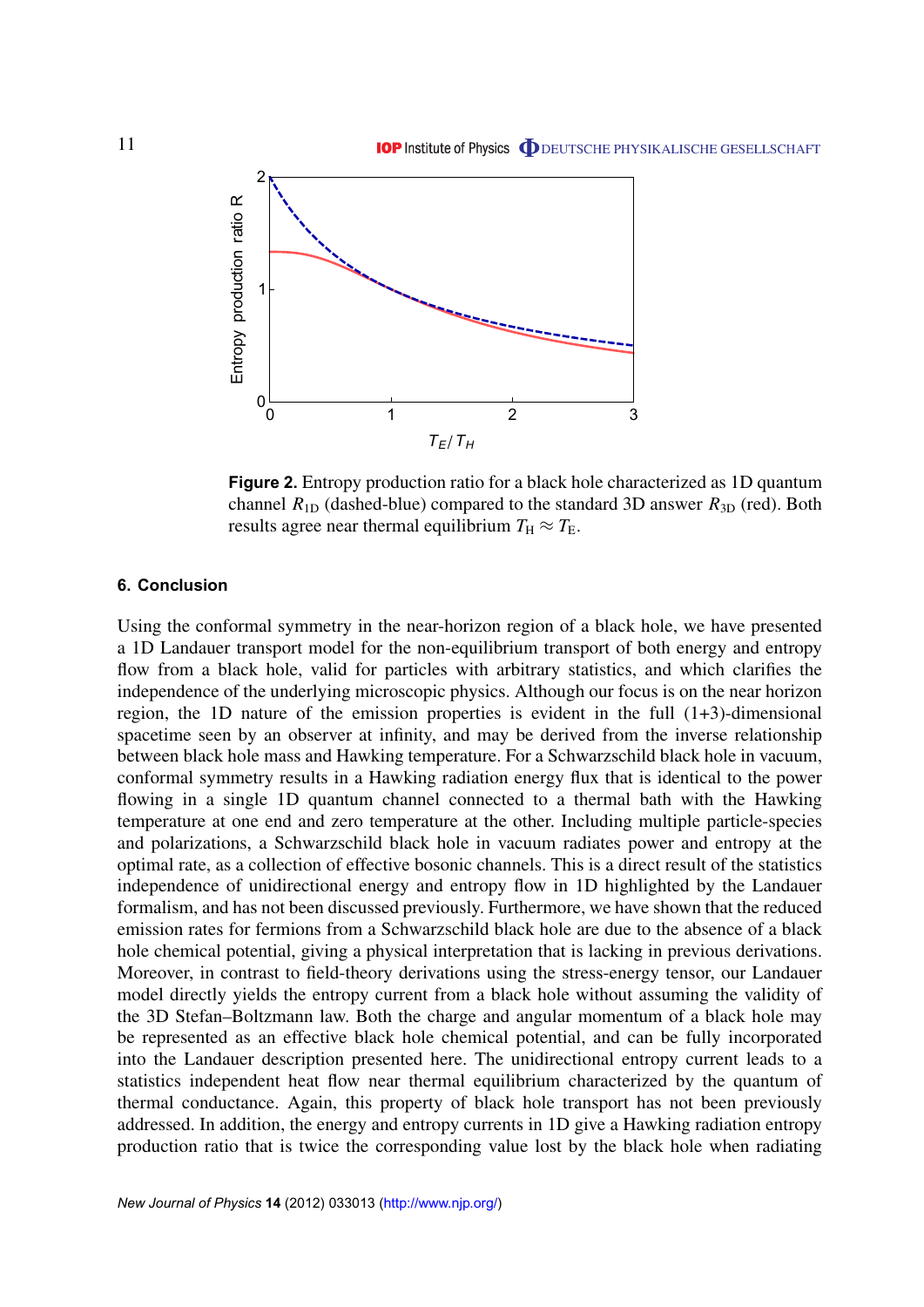<span id="page-12-0"></span>into vacuum: a 50% higher value when compared to the currently accepted 3D blackbody rate. These results are a direct consequence of the reduced dimensionality in the near-horizon region and its conformal symmetry. Given the intimate connection between entropy and information, the present findings, in particular equation [\(18\)](#page-6-0), place strict limits on the rate of information transfer into and out of a black hole [\[53\]](#page-14-0), and therefore will play a role in addressing the information loss problem in black hole evaporation [\[54,](#page-14-0) [55\]](#page-14-0). However, we note that the reliance on conformal symmetry means that the Landauer model, in its present form, is incapable of describing non-thermal Hawking spectrum transport properties required for unitary black hole evaporation [\[56,](#page-14-0) [57\]](#page-14-0).

#### **Acknowledgments**

PDN thanks S Carlip and H Kang for helpful discussions. PDN was supported by JSPS Postdoctoral Fellowship P11202 and Kakenhi grant no. 2301202. MPB was partially supported by the National Science Foundation (NSF) under grant no. DMR-0804477. FN acknowledges partial support from DARPA, AFOSR, Laboratory of Physical Science, National Security Agency, Army Research Office, NSF grant no. 0726909, JSPS-RFBR contract no. 09-02-92114, Grant-in-Aid for Scientific Research (S), MEXT Kakenhi on Quantum Cybernetics, and JSPS through the FIRST program.

### **References**

- [1] Wald R M 1994 *Quantum Field Theory in Curved Spacetime and Black Hole Thermodynamics* (Chicage, IL: University of Chicago Press)
- [2] Hawking S W 1974 Black hole explosions? *Nature* **[248](http://dx.doi.org/10.1038/248030a0)** 30
- [3] Hawking S W 1975 Particle creation by black holes *Commun. Math. Phys.* **43** [199](http://dx.doi.org/10.1007/BF02345020)
- [4] Bekenstein J D 1973 Black holes and entropy *Phys. Rev.* D **7** [2333](http://dx.doi.org/10.1103/PhysRevD.7.2333)
- [5] Jacobson T 1995 Thermodynamics of spacetime: the Einstein equation of state *Phys. Rev. Lett.* **75** [1260](http://dx.doi.org/10.1103/PhysRevLett.75.1260)
- [6] Bousso R 2002 The holographic principle *Rev. Mod. Phys.* **74** [825](http://dx.doi.org/10.1103/RevModPhys.74.825)
- [7] Susskind L 2006 The paradox of quantum black holes *Nature Phys.* **2** [665](http://dx.doi.org/10.1038/nphys429)
- [8] Saida H 2006 The generalised second law and the black hole evaporation in an empty space as a nonequilibrium process *Class. Quantum Gravity* **23** [6227](http://dx.doi.org/10.1088/0264-9381/23/22/010)
- [9] Saida H 2007 Black hole evaporation in a heat bath as a nonequilibrium process and its final fate *Class. Quantum Gravity* **24** [691](http://dx.doi.org/10.1088/0264-9381/24/3/012)
- [10] Fabbri A and Navarro-Salas J 2005 *Modeling Black Hole Evaporation* 1st edn (Singapore: World Scientific)
- [11] Birrell N D and Davies P C W 1982 *Quantum Fields in Curved Space* (Cambridge: Cambridge University Press)
- [12] Brout R, Massar S, Parentani R and Spindel Ph 1995 A primer for black hole quantum physics *Phys. Rep.* **[260](http://dx.doi.org/10.1016/0370-1573(95)00008-5)** 329
- [13] Agullo I, Navarro-Salas J, Olmo G J and Parker L 2010 Hawking radiation by Kerr black holes and conformal symmetry *Phys. Rev. Lett.* **105** [211305](http://dx.doi.org/10.1103/PhysRevLett.105.211305)
- [14] Jacobson T and Kang G 1993 Conformal invariance of the black hole temperature *Class. Quantum Gravity* **10** [L201](http://dx.doi.org/10.1088/0264-9381/10/11/002)
- [15] Iso S, Morita T and Umetsu H 2007 Higher-spin currents and thermal flux from Hawking radiation *Phys. Rev.* D **75** [124004](http://dx.doi.org/10.1103/PhysRevD.75.124004)
- [16] Robinson S P and Wilczek F 2005 Relationship between hawking radiation and gravitational anomalies *Phys. Rev. Lett.* **95** [011303](http://dx.doi.org/10.1103/PhysRevLett.95.011303)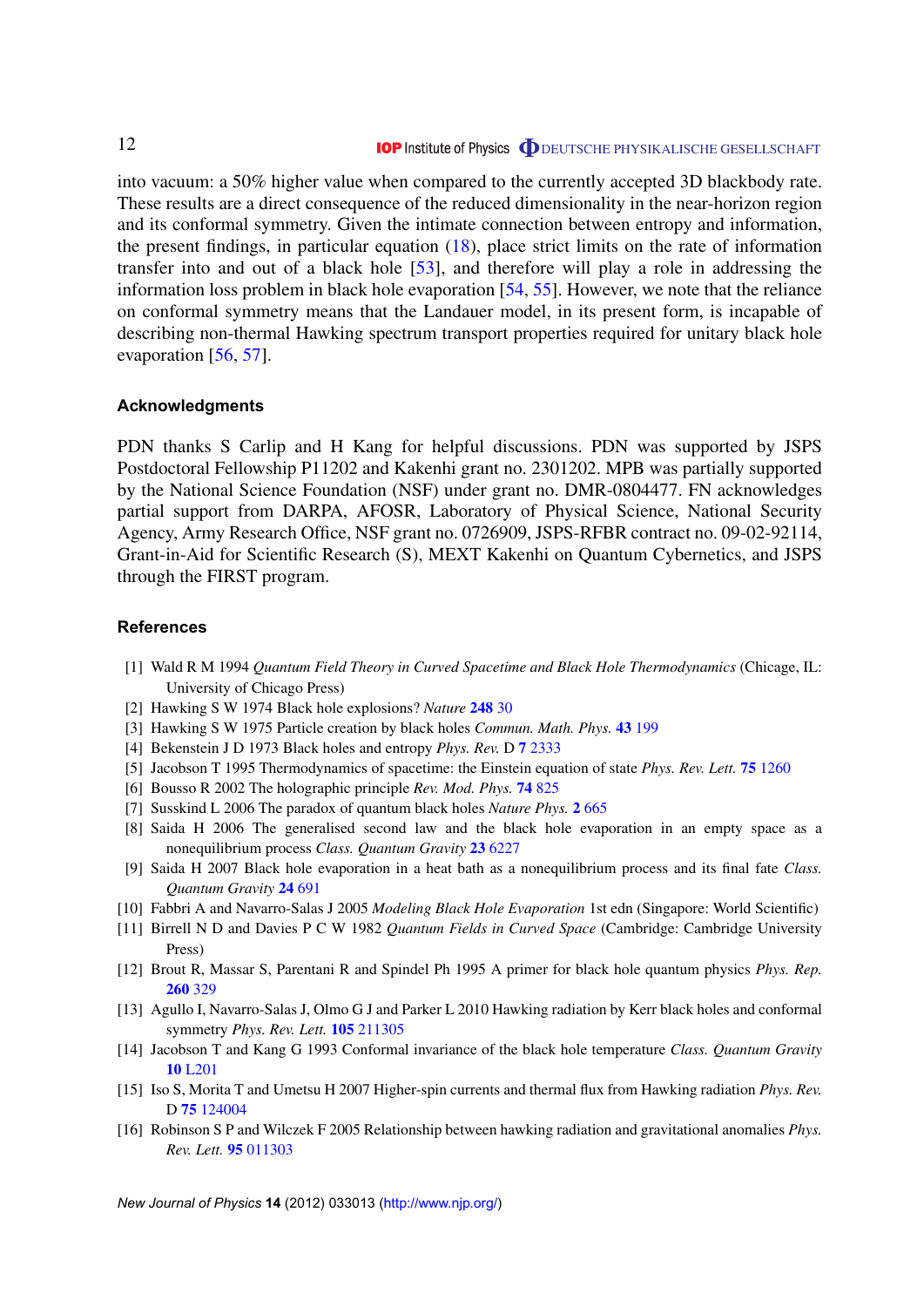## **IOP** Institute of Physics **ODEUTSCHE PHYSIKALISCHE GESELLSCHAFT**

- [17] Carlip S 2002 Near-horizon conformal symmetry and black hole entropy *Phys. Rev. Lett.* **88** [241301](http://dx.doi.org/10.1103/PhysRevLett.88.241301)
- [18] Bekenstein J D and Mayo A E 2001 Black holes are one-dimensional *Gen. Relativ. Gravit.* **33** [2095](http://dx.doi.org/10.1023/A:1015278813573)
- [19] Pendry J B 1983 Quantum limits to the flow of information and entropy *J. Phys. A: Math. Gen.* **16** [2161](http://dx.doi.org/10.1088/0305-4470/16/10/012)
- [20] Schützhold R and Unruh W G 2005 Hawking radiation in an electromagnetic waveguide? Phys. Rev. Lett. **95** [031301](http://dx.doi.org/10.1103/PhysRevLett.95.031301)
- [21] Philbin T G, Kuklewicz C, Robertson S, Hill S, König F and Leonhardt U 2008 Fiber-optical analog of the event horizon *Science* **319** [1367](http://dx.doi.org/10.1126/science.1153625)
- [22] Nation P D, Blencowe M P, Rimberg A J and Buks E 2009 Analogue hawking radiation in a dc-squid array transmission line *Phys. Rev. Lett.* **103** [087004](http://dx.doi.org/10.1103/PhysRevLett.103.087004)
- [23] Imry Y and Landauer R 1999 Conductance viewed as transmission *Rev. Mod. Phys.* **71** [306](http://dx.doi.org/10.1103/RevModPhys.71.S306)
- [24] Imry Y 2008 *Introduction to Mesoscopic Physics* 2nd edn (Oxford: Oxford University Press)
- [25] Büttiker M, Imry Y, Landauer R and Pinhas S 1985 Generalized many-channel conductance formula with application to small rings *Phys. Rev.* B **31** [6207](http://dx.doi.org/10.1103/PhysRevB.31.6207)
- [26] Sivan U and Imry Y 1986 Multichannel Landauer formula for the thermoelectric transport with application to thermopower near the mobility edge *Phys. Rev.* B **33** [551](http://dx.doi.org/10.1103/PhysRevB.33.551)
- [27] Rego L G C and Kirczenow G 1998 Quantized thermal conductance of dielectric quantum wires *Phys. Rev. Lett.* **81** [232](http://dx.doi.org/10.1103/PhysRevLett.81.232)
- [28] Blencowe M P 1999 Quantum energy flow in mesoscopic dielectric structures *Phys. Rev.* B **59** [4992](http://dx.doi.org/10.1103/PhysRevB.59.4992)
- [29] Schwab K, Henriksen E A, Worlock J M and Roukes M L 2000 Measurement of the quantum of thermal conductance *Nature* **[404](http://dx.doi.org/10.1038/35010065)** 974
- [30] Meshke M, Guichard W and Pekola J P 2006 Single-mode heat conduction by photons *Nature* **444** [187](http://dx.doi.org/10.1038/nature05276)
- [31] Blencowe M P and Vitelli V 2000 Universal quantum limits on single-channel information, entropy, and heat flow *Phys. Rev.* A **62** [052104](http://dx.doi.org/10.1103/PhysRevA.62.052104)
- [32] Blencowe M P 2004 Quantum electromechanical systems *Phys. Rep.* **395** [159](http://dx.doi.org/10.1016/j.physrep.2003.12.005)
- [33] Zurek W H 1982 Entropy evaporated by a black hole *Phys. Rev. Lett.* **49** [1683](http://dx.doi.org/10.1103/PhysRevLett.49.1683)
- [34] 't Hooft G 1993 Dimensional reduction in quantum gravity *Salamfestschrift: A Collection of Talks* (Singapore: World Scientific)
- [35] Bekenstein J D 1974 Generalized second law of thermodynamics in black-hole physics *Phys. Rev.* D **9** [3292](http://dx.doi.org/10.1103/PhysRevD.9.3292)
- [36] Carlip S 2007 Black hole thermodynamics from euclidean horizon constraints *Phys. Rev. Lett.* **99** [021301](http://dx.doi.org/10.1103/PhysRevLett.99.021301)
- [37] Padmanabhan T 2005 Gravity and the thermodynamics of horizons *Phys. Rep.* **406** [49–125](http://dx.doi.org/10.1016/j.physrep.2004.10.003)
- [38] Page D N 1976 Particle emission rates from a black hole: masssless particles from an uncharged, nonrotating hole *Phys. Rev.* D **13** [198](http://dx.doi.org/10.1103/PhysRevD.13.198)
- [39] Wu Y-S 1994 Statistical distributions for generalized ideal gas of fractional-statistics particles *Phys. Rev. Lett.* **73** [922](http://dx.doi.org/10.1103/PhysRevLett.73.922)
- [40] Anghel D V 2002 Gases in two dimensions: universal thermodynamics and its consequences *J. Phys. A: Math. Gen.* **35** [7255](http://dx.doi.org/10.1088/0305-4470/35/34/302)
- [41] Bekenstein J D 1981 Universal upper bound on the entropy-to-energy ratio for bounded systems *Phys. Rev.* D **23** [287](http://dx.doi.org/10.1103/PhysRevD.23.287)
- [42] Bekenstein J D 2001 Limitations on quantum information from black hole physics *Acta Phys. Pol.* B **32** 3555
- [43] Davies P C W and Unruh W G 1977 Neutrino stress tensor regularization in two-dimensional space-time *Proc. R. Soc.* A **[356](http://dx.doi.org/10.1098/rspa.1977.0131)** 259
- [44] Davies P C W 1978 Equivalence of massless boson and fermion theories in curved two-dimensional spacetime: Sugawara stress tensor *J. Phys. A: Math. Gen.* **11** [179](http://dx.doi.org/10.1088/0305-4470/11/1/019)
- [45] Iso S, Umetsu H and Wilczek F 2006 Hawking radiation from charged black holes via gauge and gravitational anomalies *Phys. Rev. Lett.* **96** [151302](http://dx.doi.org/10.1103/PhysRevLett.96.151302)
- [46] Iso S, Umetsu H and Wilczek F 2006 Anomalies, Hawking radiations and regularity in rotating black holes *Phys. Rev.* D **74** [044017](http://dx.doi.org/10.1103/PhysRevD.74.044017)
- [47] Bañados M, Teitelboim C and Zanelli J 1992 Black hole in three-dimensional spacetime *Phys. Rev. Lett.* **69** [1849](http://dx.doi.org/10.1103/PhysRevLett.69.1849)

*New Journal of Physics* **14** (2012) 033013 [\(http://www.njp.org/\)](http://www.njp.org/)

<span id="page-13-0"></span>13